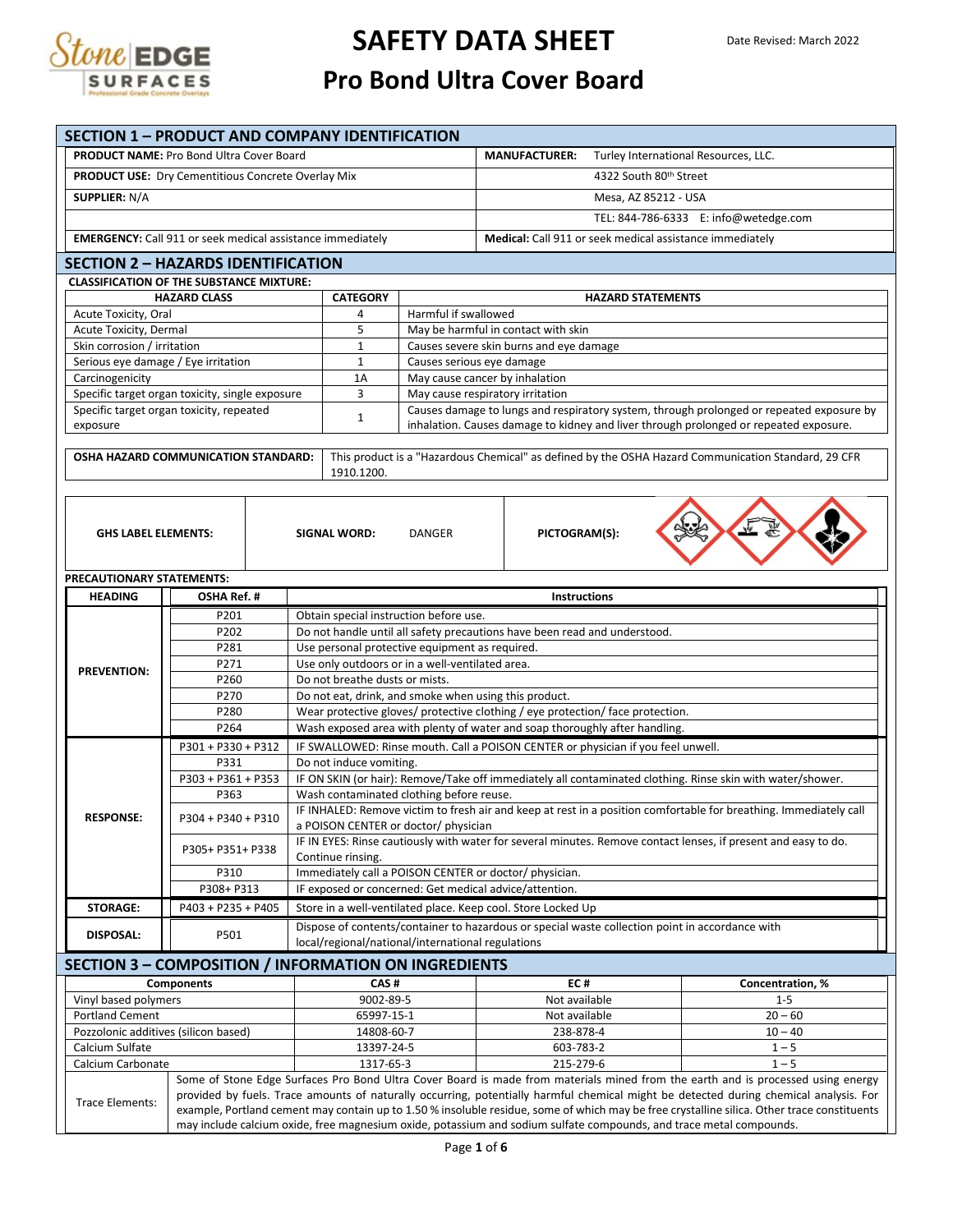

**SAFETY DATA SHEET**

### **Pro Bond Ultra Cover Board**

| <b>SECTION 4 - FIRST AID MEASURES</b>                               |                                                                                                     |  |
|---------------------------------------------------------------------|-----------------------------------------------------------------------------------------------------|--|
| <b>EMERGENCY INFORMATION: Stone Edge Surfaces Pro Bond</b>          | <b>EYES:</b> Immediately flush eye thoroughly with water. Continue flushing eye for at least 15     |  |
| Ultra Cover Board Mix is a gray or white cementitious mixture of    | minutes, including under lids, to remove all particles. Call physician immediately.                 |  |
| cement, sand, silica, and Hydrated Magnesium-Aluminum-Iron-         | SKIN: Wash skin with cool water and pH-neutral soap or a mild detergent. Seek medical               |  |
| Silicate. When in contact with moisture in eyes or on skin, or      | treatment if irritation or inflammation develops or persists. Seek immediate medical                |  |
| when mixed with water, it becomes highly caustic (pH>12) and        | treatment in the event of burns.                                                                    |  |
| will damage or burn (as severely as third degree) the eyes or skin. | <b>INHALATION:</b> Remove person to fresh air. If breathing is difficult, administer oxygen. If not |  |
| Inhalation may cause irritation to the moist mucous membranes       | breathing, give artificial respiration. Seek medical help if coughing and other symptoms do         |  |
| of the nose, throat and upper respiratory system or may cause       | not subside. Inhalation of large amounts of product require immediate medical attention.            |  |
| or may aggravate certain lung diseases or conditions. Use           | <b>INGESTION:</b> Do not induce vomiting. If conscious, have victim drink plenty of water and call  |  |
| exposure controls or personal protection methods described in       | a physician immediately.                                                                            |  |
| Section 8.                                                          |                                                                                                     |  |
| <b>SECTION 5 – FIREFIGHTING MEASURES</b>                            |                                                                                                     |  |

| SUITABLE EXTINGUISHING MEDIA:                                             | Use an extinguishing agent suitable for the surrounding fire.                                                                                                        |  |  |  |
|---------------------------------------------------------------------------|----------------------------------------------------------------------------------------------------------------------------------------------------------------------|--|--|--|
| UNSUITABLE EXTINGUISHING MEDIA:                                           | Do not use water jet and halogenated compounds                                                                                                                       |  |  |  |
| SPECIFIC HAZARDS ARISING FROM THE<br><b>CHEMICAL:</b>                     | This product is non-flammable and non-combustible. Containers at risk from fire should be cooled with water<br>spray and, if possible, removed from the danger area. |  |  |  |
| <b>HAZARDUS COMBUSTION PRODUCTS:</b>                                      | None.                                                                                                                                                                |  |  |  |
| SPECIAL PROTECTIVE EQUIPMENT AND<br><b>PRECAUTIONS FOR FIRE-FIGHTERS:</b> | Firefighters should wear full protective gear.                                                                                                                       |  |  |  |

### **SECTION 6 – ACCIDENTAL RELEASE MEASURES**

| <b>EMERGENCY PROCEDURES:</b>          | Keep unnecessary and unprotected personnel from entering spill area. Do not touch or walk through spilled material.                                                                                                                                                                                                                                                                                                                                                 |  |  |  |  |
|---------------------------------------|---------------------------------------------------------------------------------------------------------------------------------------------------------------------------------------------------------------------------------------------------------------------------------------------------------------------------------------------------------------------------------------------------------------------------------------------------------------------|--|--|--|--|
| <b>PROTECTIVE EQUIPMENT:</b>          | Use exposure control and personal protection methods as described in Section 8. Ensure adequate<br>ventilation/exhaust extraction. Avoid inhalation of dust and contact with skin and eyes during clean up.                                                                                                                                                                                                                                                         |  |  |  |  |
| <b>PROPER METHODS OF CONTAINMENT:</b> | Collect dry material using a scoop. Avoid actions that cause dust to become airborne. Do not dry sweep. Avoid<br>inhalation of dust and contact with skin. Vacuum dust with equipment fitted with HEPA filter and place in a<br>designated labeled waste container. If material is wet, scrape up wet material and place in an appropriate container.<br>Allow the material to dry before disposal. For major spills: approach from upwind. Prevent wind dispersal. |  |  |  |  |
| <b>CLEANUP:</b>                       | Seal the container(s), remove from spill area and properly dispose of the waste material in accordance with existing<br>federal, state and local regulations.                                                                                                                                                                                                                                                                                                       |  |  |  |  |
| <b>ENVIRONMENTAL PRECAUTIONS:</b>     | Prevent from entering into soil, ditches, sewers, waterways and/or groundwater, basements or confined areas. Large<br>spills in waterways may be hazardous due to alkalinity of the certain components of the product. Inform the relevant<br>authorities if the product has accessed waterways or other natural areas. See Section 12 for more details.                                                                                                            |  |  |  |  |

### **SECTION 7 – HANDLING AND STORAGE**

| <b>PRECAUTIONS FOR</b><br><b>SAFE HANDLING:</b> | Do not breathe dust. Use adequate ventilation and/or dust collection methods. Use all available work practices to control dust exposures,<br>such as water sprays. Do not permit dust to collect on walls, floors, sills, ledges, machinery, or equipment. Avoid breakage of bagged<br>material or spills of bulk material. Wear appropriate respiratory, eye and skin protection. Avoid contact with skin and eyes. Wash hands<br>thoroughly after handling. Eating, drinking and smoking should be prohibited in areas where this material is handled, stored and<br>processed. Hands and/or face should be washed before eating, drinking and smoking and at the end of the shift. Remove contaminated<br>clothing and protective equipment before entering eating areas. Wash or vacuum clothing when becomes dusty. Persons with a history<br>of skin sensitization problems should not be employed in any process in which this product is used. Avoid exposure by obtaining and<br>following special instructions before use. Do not handle until all safety precautions have been read and understood. |
|-------------------------------------------------|----------------------------------------------------------------------------------------------------------------------------------------------------------------------------------------------------------------------------------------------------------------------------------------------------------------------------------------------------------------------------------------------------------------------------------------------------------------------------------------------------------------------------------------------------------------------------------------------------------------------------------------------------------------------------------------------------------------------------------------------------------------------------------------------------------------------------------------------------------------------------------------------------------------------------------------------------------------------------------------------------------------------------------------------------------------------------------------------------------------|
| <b>PRECAUTIONS FOR</b><br><b>STORAGE:</b>       | Store in original or approved alternative container protected from direct sunlight in a dry, cool and well-ventilated area away from<br>incompatible materials (see below for details) and food and drink. Keep container tightly closed and sealed until ready for use. Containers<br>that have been opened must be carefully resealed. Store bags to avoid accidental tearing, breaking, or bursting. Avoid windblown dust<br>by shielding or covering outdoor stockpiles. Protect from getting wet from atmospheric moisture and other sources.                                                                                                                                                                                                                                                                                                                                                                                                                                                                                                                                                             |
| INCOMPATIBILITIES:                              | Silica reacts violently with powerful oxidizing agents such as hydrofluoric acid, fluorine, boron trifluoride, chlorine trifluoride,<br>manganese trifluoride, oxygen difluoride, hydrogen peroxide, acetylene, ammonia yielding possible fire and/or explosions. Silicates<br>dissolve readily in hydrofluoric acid producing a corrosive gas silicon tetrafluoride.<br>Portland Cement is highly alkaline and will react with acids to produce a violent, heat-generating reaction. Released toxic gases or<br>vapors will depend on the acid involved. Aluminum powder and other alkali and alkaline earth elements will react in wet mortar or<br>concrete, liberating hydrogen gas. Reacts slowly with water forming hydrated compounds, releasing heat and producing a strong<br>alkaline solution until reaction is substantially complete.<br>Calcium Sulfate: Reacts with Aluminum (at high temperatures), diazomethane.<br>Calcium Carbonate: ignites on contact with fluorine and is incompatible with acids, alum, ammonium salts, and magnesium                                                   |
|                                                 |                                                                                                                                                                                                                                                                                                                                                                                                                                                                                                                                                                                                                                                                                                                                                                                                                                                                                                                                                                                                                                                                                                                |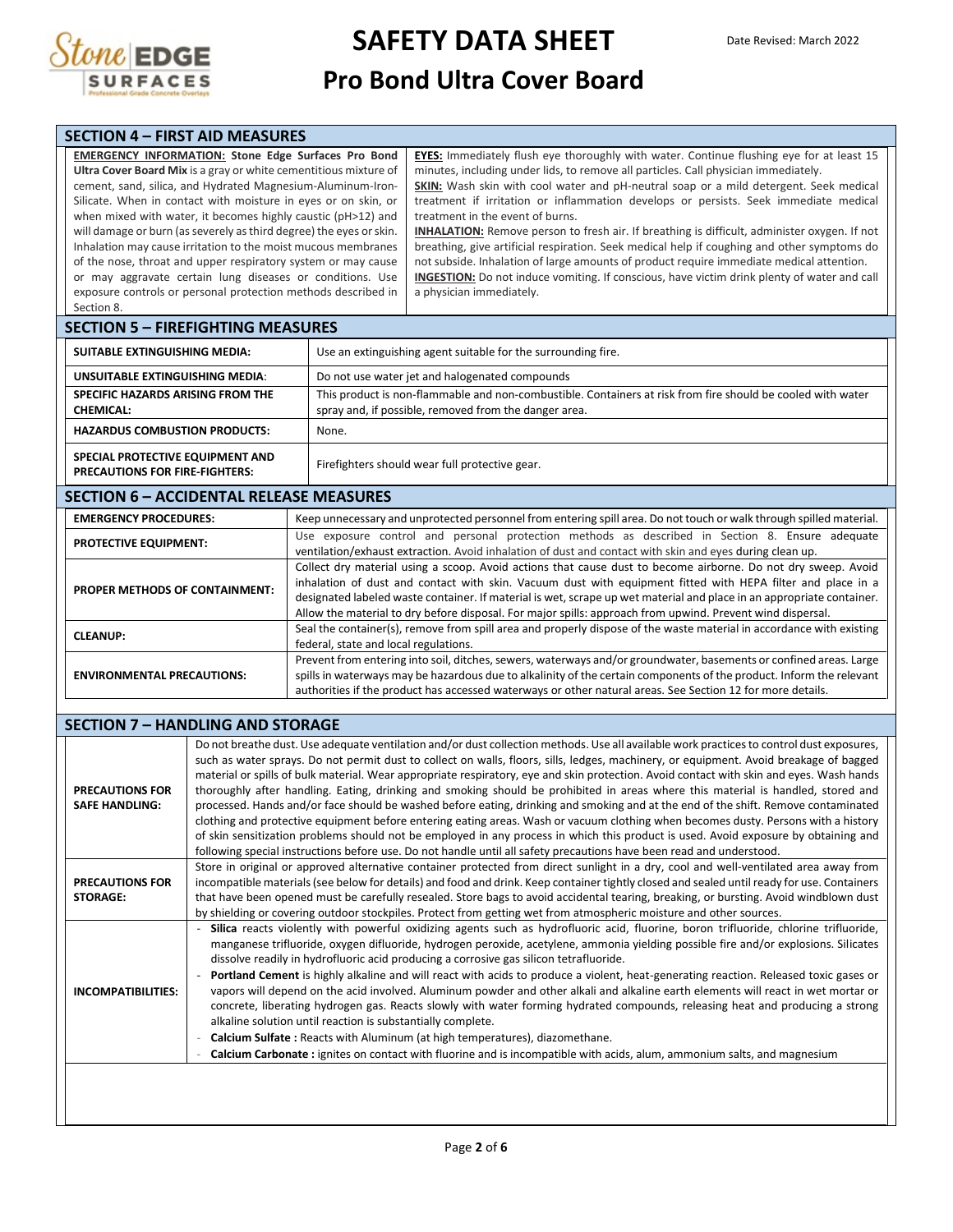

| OSHA's PERMISSABLE EXPOSURE LIMITS (PEL)            |                                                                                                                                                                                                                                                                                                                                                                                                                                                                                                                                                                                                                                                                                                                                                                                                                                                                                                                                                                                                                                                                                        |                                                                       |                                            |                         |                                 |                                   | Cal/OSHA PEL                                                                 |                                   | <b>NIOSH REL</b>                                                                                                                    |                     | <b>ACGIH 2017</b>         |
|-----------------------------------------------------|----------------------------------------------------------------------------------------------------------------------------------------------------------------------------------------------------------------------------------------------------------------------------------------------------------------------------------------------------------------------------------------------------------------------------------------------------------------------------------------------------------------------------------------------------------------------------------------------------------------------------------------------------------------------------------------------------------------------------------------------------------------------------------------------------------------------------------------------------------------------------------------------------------------------------------------------------------------------------------------------------------------------------------------------------------------------------------------|-----------------------------------------------------------------------|--------------------------------------------|-------------------------|---------------------------------|-----------------------------------|------------------------------------------------------------------------------|-----------------------------------|-------------------------------------------------------------------------------------------------------------------------------------|---------------------|---------------------------|
| <b>COMPONENTS</b>                                   |                                                                                                                                                                                                                                                                                                                                                                                                                                                                                                                                                                                                                                                                                                                                                                                                                                                                                                                                                                                                                                                                                        | CAS#                                                                  |                                            | <b>OSHA PEL</b>         |                                 | 8-hour TWA,                       |                                                                              |                                   | Up to 10-hour TWA,                                                                                                                  | TLV 8hrs TWA,       |                           |
|                                                     |                                                                                                                                                                                                                                                                                                                                                                                                                                                                                                                                                                                                                                                                                                                                                                                                                                                                                                                                                                                                                                                                                        |                                                                       |                                            | $mg/m^{3(e)}$           |                                 |                                   | mg/m <sup>3</sup>                                                            |                                   | mg/m <sup>3</sup>                                                                                                                   |                     | mg/m <sup>3</sup>         |
| Vinyl based polymers                                |                                                                                                                                                                                                                                                                                                                                                                                                                                                                                                                                                                                                                                                                                                                                                                                                                                                                                                                                                                                                                                                                                        |                                                                       | n/a                                        |                         |                                 | n/a                               |                                                                              |                                   | n/a                                                                                                                                 |                     | n/a                       |
|                                                     |                                                                                                                                                                                                                                                                                                                                                                                                                                                                                                                                                                                                                                                                                                                                                                                                                                                                                                                                                                                                                                                                                        | 9002-89-5                                                             |                                            |                         |                                 |                                   |                                                                              |                                   | (Total Dust) 10 mg/m <sup>3</sup>                                                                                                   |                     | $1$ mg/m <sup>3</sup> (no |
| <b>Portland Cement:</b>                             |                                                                                                                                                                                                                                                                                                                                                                                                                                                                                                                                                                                                                                                                                                                                                                                                                                                                                                                                                                                                                                                                                        | 65997-15-1                                                            | (Total Dust) 10                            |                         |                                 |                                   | (Total Dust) 10 mg/m <sup>3</sup>                                            |                                   | (Respirable fraction)                                                                                                               | asbestos $< 1\%$    |                           |
|                                                     |                                                                                                                                                                                                                                                                                                                                                                                                                                                                                                                                                                                                                                                                                                                                                                                                                                                                                                                                                                                                                                                                                        |                                                                       |                                            | (Respirable fraction) 5 |                                 |                                   | (Respirable fraction) 5 mg/m <sup>3</sup>                                    |                                   | 5 mg/m $3$                                                                                                                          | crystalline silica) |                           |
|                                                     |                                                                                                                                                                                                                                                                                                                                                                                                                                                                                                                                                                                                                                                                                                                                                                                                                                                                                                                                                                                                                                                                                        |                                                                       |                                            |                         |                                 | (Total Dust) 10 mg/m <sup>3</sup> |                                                                              | (Total Dust) 10 mg/m <sup>3</sup> |                                                                                                                                     |                     |                           |
| Calcium Sulfate                                     |                                                                                                                                                                                                                                                                                                                                                                                                                                                                                                                                                                                                                                                                                                                                                                                                                                                                                                                                                                                                                                                                                        |                                                                       | (Total Dust) 15<br>(Respirable fraction) 5 |                         |                                 |                                   | (Respirable fraction) 5                                                      |                                   | (Respirable fraction) 5                                                                                                             |                     | No Data                   |
| Calcium Carbonate                                   |                                                                                                                                                                                                                                                                                                                                                                                                                                                                                                                                                                                                                                                                                                                                                                                                                                                                                                                                                                                                                                                                                        | 1317-65-3                                                             |                                            | 15                      |                                 |                                   | 10 mg/m $3$                                                                  |                                   | 10 mg/m $3$                                                                                                                         |                     | No Data                   |
| Pozzolonic additives (silicon based)                |                                                                                                                                                                                                                                                                                                                                                                                                                                                                                                                                                                                                                                                                                                                                                                                                                                                                                                                                                                                                                                                                                        | 14808-60-7                                                            |                                            | No Data                 |                                 | .05 mg/m <sup>3</sup>             |                                                                              |                                   | .05 mg/m <sup>3</sup>                                                                                                               |                     | .025 mg/m <sup>3</sup>    |
|                                                     |                                                                                                                                                                                                                                                                                                                                                                                                                                                                                                                                                                                                                                                                                                                                                                                                                                                                                                                                                                                                                                                                                        |                                                                       |                                            |                         |                                 |                                   |                                                                              |                                   |                                                                                                                                     |                     |                           |
| <b>ENGINEERING CONTROLS:</b>                        |                                                                                                                                                                                                                                                                                                                                                                                                                                                                                                                                                                                                                                                                                                                                                                                                                                                                                                                                                                                                                                                                                        | applicable limits.                                                    |                                            |                         |                                 |                                   |                                                                              |                                   | Avoid actions that cause dust to become airborne. Use local exhaust or general dilution ventilation to control exposure within      |                     |                           |
| PERSONAL PROTECTIVE EQUIPMENT (PPE).                |                                                                                                                                                                                                                                                                                                                                                                                                                                                                                                                                                                                                                                                                                                                                                                                                                                                                                                                                                                                                                                                                                        |                                                                       |                                            |                         |                                 |                                   |                                                                              |                                   |                                                                                                                                     |                     |                           |
|                                                     |                                                                                                                                                                                                                                                                                                                                                                                                                                                                                                                                                                                                                                                                                                                                                                                                                                                                                                                                                                                                                                                                                        |                                                                       |                                            |                         |                                 |                                   |                                                                              |                                   | Use local exhaust or general dilution ventilation to control dust levels below applicable exposure limits. Minimize dispersal of    |                     |                           |
| <b>RESPIRATORY PROTECTION:</b>                      |                                                                                                                                                                                                                                                                                                                                                                                                                                                                                                                                                                                                                                                                                                                                                                                                                                                                                                                                                                                                                                                                                        |                                                                       |                                            |                         |                                 |                                   |                                                                              |                                   | dust into air. If local or general ventilation is not adequate to control dust levels below applicable exposure limits or when dust |                     |                           |
|                                                     |                                                                                                                                                                                                                                                                                                                                                                                                                                                                                                                                                                                                                                                                                                                                                                                                                                                                                                                                                                                                                                                                                        | causes irritation or discomfort, use MSHA/NIOSH approved respirators. |                                            |                         |                                 |                                   |                                                                              |                                   |                                                                                                                                     |                     |                           |
|                                                     |                                                                                                                                                                                                                                                                                                                                                                                                                                                                                                                                                                                                                                                                                                                                                                                                                                                                                                                                                                                                                                                                                        |                                                                       |                                            |                         |                                 |                                   |                                                                              |                                   | Wear safety glasses with side shields or goggles to avoid contact with eyes. In extreme dusty environments and unpredictable        |                     |                           |
| <b>EYE PROTECTION:</b>                              |                                                                                                                                                                                                                                                                                                                                                                                                                                                                                                                                                                                                                                                                                                                                                                                                                                                                                                                                                                                                                                                                                        |                                                                       |                                            |                         |                                 |                                   |                                                                              |                                   | environments, wear tight fitting unvented or indirectly vented goggles to avoid eye irritation or injury. Contact lenses should     |                     |                           |
|                                                     |                                                                                                                                                                                                                                                                                                                                                                                                                                                                                                                                                                                                                                                                                                                                                                                                                                                                                                                                                                                                                                                                                        | not be worn when handling cement or cement containing products.       |                                            |                         |                                 |                                   |                                                                              |                                   |                                                                                                                                     |                     |                           |
|                                                     |                                                                                                                                                                                                                                                                                                                                                                                                                                                                                                                                                                                                                                                                                                                                                                                                                                                                                                                                                                                                                                                                                        |                                                                       |                                            |                         |                                 |                                   |                                                                              |                                   | Wear impervious abrasion and alkali-resistant gloves, boots, long sleeve shirt, long pants or other protective clothing to prevent  |                     |                           |
| <b>SKIN PROTECTION:</b>                             |                                                                                                                                                                                                                                                                                                                                                                                                                                                                                                                                                                                                                                                                                                                                                                                                                                                                                                                                                                                                                                                                                        |                                                                       |                                            |                         |                                 |                                   |                                                                              |                                   | skin contact. Promptly remove clothing dusty with Wall Mix or clothing dampened with moisture mixed with Wall mix, and              |                     |                           |
|                                                     |                                                                                                                                                                                                                                                                                                                                                                                                                                                                                                                                                                                                                                                                                                                                                                                                                                                                                                                                                                                                                                                                                        |                                                                       |                                            |                         |                                 |                                   |                                                                              |                                   | launder before re-use. If contact occurs, wash areas contacted by material with pH neutral soap and water.                          |                     |                           |
| <b>SECTION 9 - PHYSICAL AND CHEMICAL PROPERTIES</b> |                                                                                                                                                                                                                                                                                                                                                                                                                                                                                                                                                                                                                                                                                                                                                                                                                                                                                                                                                                                                                                                                                        |                                                                       |                                            |                         |                                 |                                   |                                                                              |                                   |                                                                                                                                     |                     |                           |
| <b>VISCOSITY</b>                                    |                                                                                                                                                                                                                                                                                                                                                                                                                                                                                                                                                                                                                                                                                                                                                                                                                                                                                                                                                                                                                                                                                        |                                                                       | <b>APPERANCE:</b><br>Not Applicable        |                         |                                 |                                   |                                                                              | Gray or White fine powder         |                                                                                                                                     |                     |                           |
| <b>ODOR &amp; ODOR THRESHOLD:</b>                   |                                                                                                                                                                                                                                                                                                                                                                                                                                                                                                                                                                                                                                                                                                                                                                                                                                                                                                                                                                                                                                                                                        | Odorless                                                              |                                            |                         |                                 | <b>FLASH POINT:</b>               |                                                                              |                                   | Not Applicable, Not Flammable, Not Combustible                                                                                      |                     |                           |
| <b>BOILING POINT:</b>                               | $>1000^{\circ}$ C                                                                                                                                                                                                                                                                                                                                                                                                                                                                                                                                                                                                                                                                                                                                                                                                                                                                                                                                                                                                                                                                      | <b>MELTING POINT:</b>                                                 |                                            |                         |                                 |                                   | $>1000^{\circ}$ C                                                            |                                   |                                                                                                                                     |                     |                           |
| <b>EVAPORATION RATE:</b>                            | Not Applicable                                                                                                                                                                                                                                                                                                                                                                                                                                                                                                                                                                                                                                                                                                                                                                                                                                                                                                                                                                                                                                                                         |                                                                       |                                            |                         | <b>FLAMMABILITY (SOLID/GAS)</b> |                                   |                                                                              | Not Applicable                    |                                                                                                                                     |                     |                           |
| <b>VAPOR PRESSURE:</b>                              |                                                                                                                                                                                                                                                                                                                                                                                                                                                                                                                                                                                                                                                                                                                                                                                                                                                                                                                                                                                                                                                                                        | Not applicable                                                        |                                            |                         |                                 | pH (IN WATER): (ASTM D 1293-95)   |                                                                              | $12 - 13$                         |                                                                                                                                     |                     |                           |
| <b>VAPOR DENSITY:</b>                               | Not applicable                                                                                                                                                                                                                                                                                                                                                                                                                                                                                                                                                                                                                                                                                                                                                                                                                                                                                                                                                                                                                                                                         | <b>SOLUBILITY IN WATER:</b>                                           |                                            |                         |                                 |                                   |                                                                              | Slightly (0.1%-1.0%)              |                                                                                                                                     |                     |                           |
| <b>RELATIVE DENSITY</b>                             |                                                                                                                                                                                                                                                                                                                                                                                                                                                                                                                                                                                                                                                                                                                                                                                                                                                                                                                                                                                                                                                                                        | Not Applicable                                                        |                                            |                         |                                 | <b>UPPER/LOWER FLAMMABILITY</b>   |                                                                              |                                   | Not Flammable, Not Explosive                                                                                                        |                     |                           |
| PARTITION COEFFICIENT: n-octano/wtr.                |                                                                                                                                                                                                                                                                                                                                                                                                                                                                                                                                                                                                                                                                                                                                                                                                                                                                                                                                                                                                                                                                                        | Not Applicable                                                        |                                            |                         |                                 | <b>AUTO IGNITION TEMPERATURE</b>  |                                                                              |                                   | Not Flammable                                                                                                                       |                     |                           |
| <b>SECTION 10 - STABILITY AND REACTIVITY</b>        |                                                                                                                                                                                                                                                                                                                                                                                                                                                                                                                                                                                                                                                                                                                                                                                                                                                                                                                                                                                                                                                                                        |                                                                       |                                            |                         |                                 |                                   |                                                                              |                                   |                                                                                                                                     |                     |                           |
|                                                     |                                                                                                                                                                                                                                                                                                                                                                                                                                                                                                                                                                                                                                                                                                                                                                                                                                                                                                                                                                                                                                                                                        |                                                                       |                                            |                         |                                 |                                   |                                                                              |                                   |                                                                                                                                     |                     |                           |
| <b>CHEMICAL STABILITY:</b>                          |                                                                                                                                                                                                                                                                                                                                                                                                                                                                                                                                                                                                                                                                                                                                                                                                                                                                                                                                                                                                                                                                                        |                                                                       |                                            |                         |                                 |                                   | Product is stable under recommended storage conditions. Keep dry until used. |                                   |                                                                                                                                     |                     |                           |
|                                                     |                                                                                                                                                                                                                                                                                                                                                                                                                                                                                                                                                                                                                                                                                                                                                                                                                                                                                                                                                                                                                                                                                        | Hazardous Polymerization:                                             |                                            |                         |                                 |                                   | Will not occur.                                                              |                                   |                                                                                                                                     |                     |                           |
| <b>CHEMICAL REACTIVITY:</b>                         | Corrosion to Metals:                                                                                                                                                                                                                                                                                                                                                                                                                                                                                                                                                                                                                                                                                                                                                                                                                                                                                                                                                                                                                                                                   |                                                                       |                                            |                         |                                 | Has corrosive effects to metal.   |                                                                              |                                   |                                                                                                                                     |                     |                           |
|                                                     | <b>Oxidizing Properties:</b>                                                                                                                                                                                                                                                                                                                                                                                                                                                                                                                                                                                                                                                                                                                                                                                                                                                                                                                                                                                                                                                           |                                                                       |                                            |                         |                                 |                                   | Not classified as oxidizing.                                                 |                                   |                                                                                                                                     |                     |                           |
|                                                     |                                                                                                                                                                                                                                                                                                                                                                                                                                                                                                                                                                                                                                                                                                                                                                                                                                                                                                                                                                                                                                                                                        |                                                                       |                                            |                         |                                 |                                   |                                                                              |                                   |                                                                                                                                     |                     |                           |
| <b>CONDITIONS TO</b>                                |                                                                                                                                                                                                                                                                                                                                                                                                                                                                                                                                                                                                                                                                                                                                                                                                                                                                                                                                                                                                                                                                                        |                                                                       |                                            |                         |                                 |                                   |                                                                              |                                   | Unintentional contact with water or high humidity. Contact with water will result in hydration and produces (caustic) calcium       |                     |                           |
| <b>AVOID:</b>                                       |                                                                                                                                                                                                                                                                                                                                                                                                                                                                                                                                                                                                                                                                                                                                                                                                                                                                                                                                                                                                                                                                                        | hydroxide and heat. Avoid generation of dust.                         |                                            |                         |                                 |                                   |                                                                              |                                   |                                                                                                                                     |                     |                           |
| <b>INCOMPATIBILITY:</b>                             | Silica reacts violently with powerful oxidizing agents such as hydrofluoric acid, fluorine, boron trifluoride, chlorine trifluoride,<br>manganese trifluoride, oxygen difluoride, hydrogen peroxide, acetylene, ammonia yielding possible fire and/or explosions.<br>Silicates dissolve readily in hydrofluoric acid producing a corrosive gas silicon tetrafluoride.<br>Portland Cement is highly alkaline and will react with acids to produce a violent, heat-generating reaction. Released toxic gases<br>or vapors will depend on the acid involved. Aluminum powder and other alkali and alkaline earth elements will react in wet mortar<br>or concrete, liberating hydrogen gas. Reacts slowly with water forming hydrated compounds, releasing heat and producing a<br>strong alkaline solution until reaction is substantially complete.<br>Calcium Sulfate : Reactive with oxidizing agents, acids. Incompatible with aluminum and diazomethane.<br>Calcium Carbonate: ignites on contact with fluorine and is incompatible with acids, alum, ammonium salts, and magnesium |                                                                       |                                            |                         |                                 |                                   |                                                                              |                                   |                                                                                                                                     |                     |                           |
| <b>HAZARDOUS</b><br><b>DECOMPOSITION:</b>           | Will not spontaneously occur. Adding water results in hydration and produces (caustic) calcium hydroxide. Under normal conditions<br>of storage and use, hazardous decomposition products should not be produced. In fire conditions, depending on temperature, air<br>supply and presence of other materials, decomposition products can include, but are not limited to carbon dioxide, carbon monoxide,<br>silica oxides, sulfur oxides, metal oxides.                                                                                                                                                                                                                                                                                                                                                                                                                                                                                                                                                                                                                              |                                                                       |                                            |                         |                                 |                                   |                                                                              |                                   |                                                                                                                                     |                     |                           |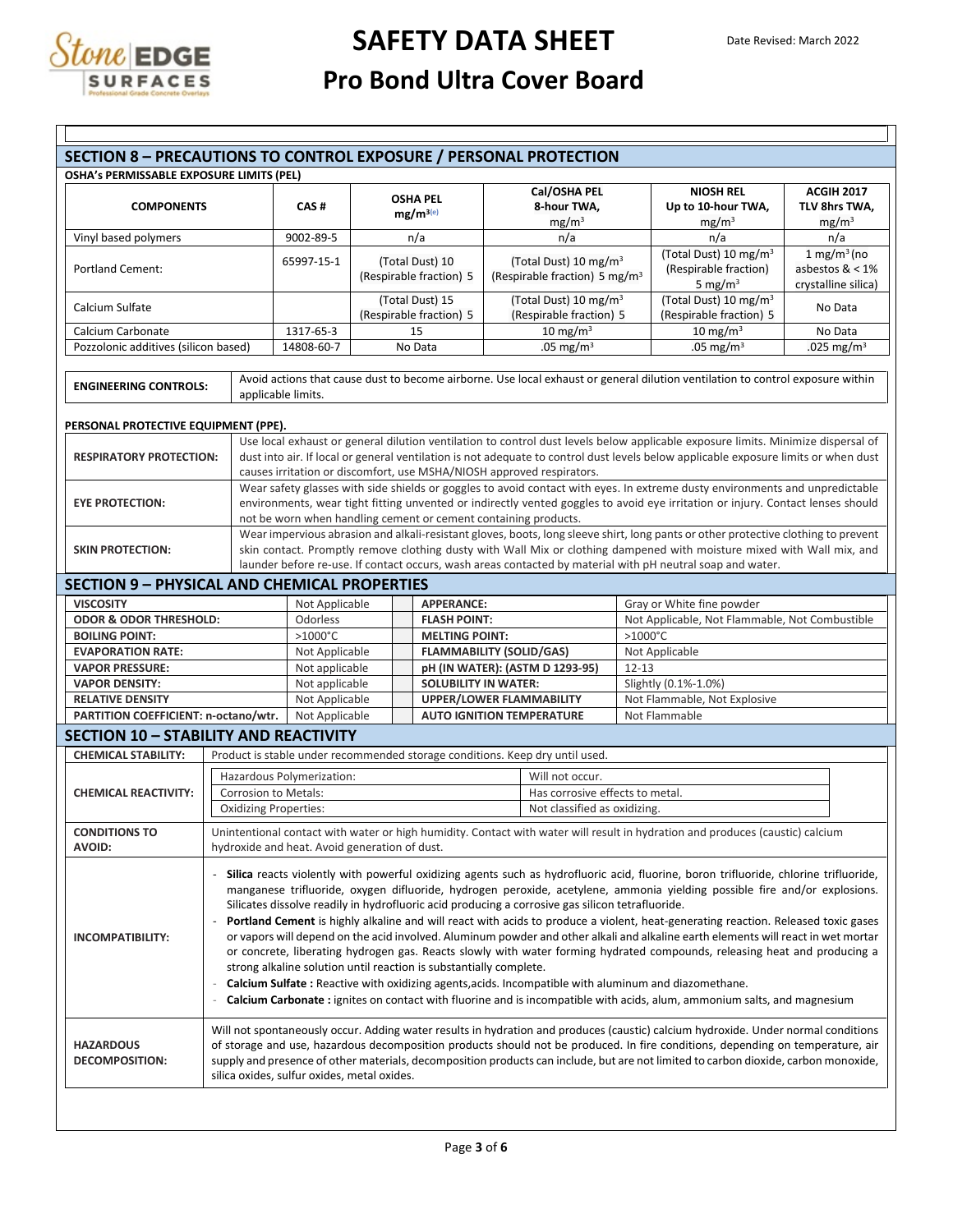

### **SECTION 11 – TOXOCOLOGY INFORMATION**

| <b>LIKELY ROUTES OF EXPOSURE:</b> | Skin and Eye Contact, Inhalation and Ingestion. |
|-----------------------------------|-------------------------------------------------|

|                                 | <b>SYMPTOMS OF EXPOSURE:</b>                    |                                                                                                                                                   |                                                                                                                                                                                                                                                                                                                                                                                                                                                                                                                                                                                                                                                                                                                                                                                               |              | Harmful if swallowed. Adverse symptoms may include burns to mouth, throat and stomach, abdominal pain, nausea and                                                                                                                                                                           |  |  |  |  |
|---------------------------------|-------------------------------------------------|---------------------------------------------------------------------------------------------------------------------------------------------------|-----------------------------------------------------------------------------------------------------------------------------------------------------------------------------------------------------------------------------------------------------------------------------------------------------------------------------------------------------------------------------------------------------------------------------------------------------------------------------------------------------------------------------------------------------------------------------------------------------------------------------------------------------------------------------------------------------------------------------------------------------------------------------------------------|--------------|---------------------------------------------------------------------------------------------------------------------------------------------------------------------------------------------------------------------------------------------------------------------------------------------|--|--|--|--|
|                                 | <b>INGESTION:</b>                               |                                                                                                                                                   | diarrhea. Although inadvertent ingestion of small quantities of wet concrete or its dry ingredients are not known to be                                                                                                                                                                                                                                                                                                                                                                                                                                                                                                                                                                                                                                                                       |              |                                                                                                                                                                                                                                                                                             |  |  |  |  |
|                                 |                                                 |                                                                                                                                                   |                                                                                                                                                                                                                                                                                                                                                                                                                                                                                                                                                                                                                                                                                                                                                                                               |              | harmful, ingestion of larger quantities can be harmful and requires immediate medical attention                                                                                                                                                                                             |  |  |  |  |
|                                 | <b>INHALATION:</b>                              |                                                                                                                                                   | May cause respiratory tract irritation and coughing. Some ingredients may contain trace amounts of crystalline silica.<br>Exposure to these ingredients in excess of the applicable TLV or PEL (see Section 2) may cause or aggravate other lung<br>conditions. Exposure to Portland cement may cause irritation to the moist mucous membranes of the nose, throat, and<br>upper respiratory system. It may also leave unpleasant deposits in the nose. May cause allergy or asthma symptoms or                                                                                                                                                                                                                                                                                               |              |                                                                                                                                                                                                                                                                                             |  |  |  |  |
| <b>ACUTE</b><br><b>TOXICITY</b> | <b>SKIN CORROSION</b><br><b>SKIN IRRITATION</b> | this effect after years of contact.                                                                                                               | breathing difficulties if inhaled.<br>Exposure during the handling or mixing of the dry ingredients may cause drying of the skin with consequent mild<br>irritation or more significant effects attributable to aggravation of other conditions. Exposure to wet concrete may cause<br>more severe skin effects including thickening, cracking or fissuring of the skin. Prolonged exposure can cause severe skin<br>damage in the form of (caustic) chemical burns. May cause skin burns. A more severe response may be expected if skin<br>is abraded (scratched or cut). The response may appear in a variety of forms ranging from a mild rash to severe skin<br>ulcers. Persons already sensitized may react to their first contact with the product. Other persons may first experience |              |                                                                                                                                                                                                                                                                                             |  |  |  |  |
|                                 | <b>SERIOUS EYE</b>                              |                                                                                                                                                   |                                                                                                                                                                                                                                                                                                                                                                                                                                                                                                                                                                                                                                                                                                                                                                                               |              | Wet or Dry product may cause serious eye damage. Adverse symptoms may include tearing, redness, pain and in the                                                                                                                                                                             |  |  |  |  |
|                                 | <b>DAMAGE &amp;</b>                             |                                                                                                                                                   |                                                                                                                                                                                                                                                                                                                                                                                                                                                                                                                                                                                                                                                                                                                                                                                               |              | worst case blindness. Dust may cause abrasion of the cornea. wet concrete may cause effects ranging from moderate                                                                                                                                                                           |  |  |  |  |
|                                 | <b>IRRITATION</b>                               |                                                                                                                                                   | eye irritation to chemical burns and blindness                                                                                                                                                                                                                                                                                                                                                                                                                                                                                                                                                                                                                                                                                                                                                |              |                                                                                                                                                                                                                                                                                             |  |  |  |  |
|                                 | <b>SPECIFIC TARGET</b>                          |                                                                                                                                                   |                                                                                                                                                                                                                                                                                                                                                                                                                                                                                                                                                                                                                                                                                                                                                                                               |              |                                                                                                                                                                                                                                                                                             |  |  |  |  |
|                                 | <b>ORGAN GENERAL</b>                            |                                                                                                                                                   |                                                                                                                                                                                                                                                                                                                                                                                                                                                                                                                                                                                                                                                                                                                                                                                               |              | This product contains components that may cause respiratory tract irritation after single exposure.                                                                                                                                                                                         |  |  |  |  |
|                                 | <b>TOXICITY:</b>                                |                                                                                                                                                   |                                                                                                                                                                                                                                                                                                                                                                                                                                                                                                                                                                                                                                                                                                                                                                                               |              |                                                                                                                                                                                                                                                                                             |  |  |  |  |
|                                 | <b>SINGLE EXPOSURE:</b>                         |                                                                                                                                                   |                                                                                                                                                                                                                                                                                                                                                                                                                                                                                                                                                                                                                                                                                                                                                                                               |              |                                                                                                                                                                                                                                                                                             |  |  |  |  |
|                                 | <b>SPECIFIC TARGET</b><br><b>ORGAN GENERAL</b>  |                                                                                                                                                   | This product contains components that may cause respiratory tract irritation (asthma, bronchitis, emphysema, and                                                                                                                                                                                                                                                                                                                                                                                                                                                                                                                                                                                                                                                                              |              |                                                                                                                                                                                                                                                                                             |  |  |  |  |
|                                 | <b>TOXICITY:</b>                                |                                                                                                                                                   | chronic obstructive pulmonary disease), lung disease or lung cancer, kidney disease, tuberculosis, silicosis, autoimmune<br>and kidney diseases after prolonged and repeat exposure to airborne free respirable crystalline silica if product is                                                                                                                                                                                                                                                                                                                                                                                                                                                                                                                                              |              |                                                                                                                                                                                                                                                                                             |  |  |  |  |
|                                 | <b>REPEAT EXPOSURE</b>                          |                                                                                                                                                   | handled without adequate protection.                                                                                                                                                                                                                                                                                                                                                                                                                                                                                                                                                                                                                                                                                                                                                          |              |                                                                                                                                                                                                                                                                                             |  |  |  |  |
|                                 | <b>ASPIRATION</b>                               |                                                                                                                                                   |                                                                                                                                                                                                                                                                                                                                                                                                                                                                                                                                                                                                                                                                                                                                                                                               |              |                                                                                                                                                                                                                                                                                             |  |  |  |  |
|                                 | Not an aspiration hazard.<br><b>HAZARD:</b>     |                                                                                                                                                   |                                                                                                                                                                                                                                                                                                                                                                                                                                                                                                                                                                                                                                                                                                                                                                                               |              |                                                                                                                                                                                                                                                                                             |  |  |  |  |
|                                 | Respiratory and<br><b>Skin Sensitizer:</b>      | This product contains trace amounts of chemical (impurity) that is reported to be a skin sensitizer: present in Portland<br>Cement at level <0.1% |                                                                                                                                                                                                                                                                                                                                                                                                                                                                                                                                                                                                                                                                                                                                                                                               |              |                                                                                                                                                                                                                                                                                             |  |  |  |  |
|                                 | <b>Generative Cell</b><br><b>Mutagenicity</b>   |                                                                                                                                                   | Risk to humans is not expected from exposure to this product                                                                                                                                                                                                                                                                                                                                                                                                                                                                                                                                                                                                                                                                                                                                  |              |                                                                                                                                                                                                                                                                                             |  |  |  |  |
|                                 |                                                 |                                                                                                                                                   | Pozzolonic additives<br>(silicon based)<br>CAS #: 14808-60-7:                                                                                                                                                                                                                                                                                                                                                                                                                                                                                                                                                                                                                                                                                                                                 | IARC:        | Group 1 (Carcinogenic to humans)                                                                                                                                                                                                                                                            |  |  |  |  |
|                                 |                                                 |                                                                                                                                                   |                                                                                                                                                                                                                                                                                                                                                                                                                                                                                                                                                                                                                                                                                                                                                                                               | NTP:         | Known to be a Human Carcinogen (Respirable size)                                                                                                                                                                                                                                            |  |  |  |  |
|                                 |                                                 |                                                                                                                                                   |                                                                                                                                                                                                                                                                                                                                                                                                                                                                                                                                                                                                                                                                                                                                                                                               | ACGIH:       | Group A2 (Suspected Human Carcinogen)                                                                                                                                                                                                                                                       |  |  |  |  |
|                                 |                                                 |                                                                                                                                                   |                                                                                                                                                                                                                                                                                                                                                                                                                                                                                                                                                                                                                                                                                                                                                                                               | NIOSH:       | Potential occupational carcinogen                                                                                                                                                                                                                                                           |  |  |  |  |
|                                 |                                                 |                                                                                                                                                   | <b>Portland Cement</b><br>CAS # 65997-15-1                                                                                                                                                                                                                                                                                                                                                                                                                                                                                                                                                                                                                                                                                                                                                    | <b>ACGIH</b> | A4 - Not Classifiable as a Human Carcinogen                                                                                                                                                                                                                                                 |  |  |  |  |
| <b>CHRONIC</b>                  |                                                 | This product                                                                                                                                      |                                                                                                                                                                                                                                                                                                                                                                                                                                                                                                                                                                                                                                                                                                                                                                                               | IARC:        | Group 1 (Carcinogenic to humans)                                                                                                                                                                                                                                                            |  |  |  |  |
| <b>TOXICITY</b>                 |                                                 | contains<br>components<br>reported to be<br>carcinogenic to                                                                                       | Crystalline Silica                                                                                                                                                                                                                                                                                                                                                                                                                                                                                                                                                                                                                                                                                                                                                                            | NTP:         | Known to be a Human Carcinogen (Respirable size)                                                                                                                                                                                                                                            |  |  |  |  |
|                                 |                                                 |                                                                                                                                                   | (QUARTZ),                                                                                                                                                                                                                                                                                                                                                                                                                                                                                                                                                                                                                                                                                                                                                                                     | ACGIH:       | Group A2 (Suspected Human Carcinogen)                                                                                                                                                                                                                                                       |  |  |  |  |
|                                 | Carcinogenicity:                                |                                                                                                                                                   | CAS #: 14808-60-7:                                                                                                                                                                                                                                                                                                                                                                                                                                                                                                                                                                                                                                                                                                                                                                            | NIOSH:       | Potential occupational carcinogen                                                                                                                                                                                                                                                           |  |  |  |  |
|                                 |                                                 | humans. Group                                                                                                                                     |                                                                                                                                                                                                                                                                                                                                                                                                                                                                                                                                                                                                                                                                                                                                                                                               |              |                                                                                                                                                                                                                                                                                             |  |  |  |  |
|                                 |                                                 | 1).                                                                                                                                               | Amorphous Silica,                                                                                                                                                                                                                                                                                                                                                                                                                                                                                                                                                                                                                                                                                                                                                                             | IARC:        | Group 3 (Not Classifiable as to its                                                                                                                                                                                                                                                         |  |  |  |  |
|                                 |                                                 |                                                                                                                                                   | CAS #: 7631-86-9:                                                                                                                                                                                                                                                                                                                                                                                                                                                                                                                                                                                                                                                                                                                                                                             |              | Carcinogenicity to Humans)                                                                                                                                                                                                                                                                  |  |  |  |  |
|                                 |                                                 |                                                                                                                                                   | Chromium (VI)                                                                                                                                                                                                                                                                                                                                                                                                                                                                                                                                                                                                                                                                                                                                                                                 |              |                                                                                                                                                                                                                                                                                             |  |  |  |  |
|                                 |                                                 |                                                                                                                                                   | Compounds,                                                                                                                                                                                                                                                                                                                                                                                                                                                                                                                                                                                                                                                                                                                                                                                    | IARC:        | Group 1 (Carcinogenic to humans)                                                                                                                                                                                                                                                            |  |  |  |  |
|                                 |                                                 |                                                                                                                                                   | CAS #: 18540-29-9:                                                                                                                                                                                                                                                                                                                                                                                                                                                                                                                                                                                                                                                                                                                                                                            |              |                                                                                                                                                                                                                                                                                             |  |  |  |  |
|                                 |                                                 |                                                                                                                                                   | Titanium dioxide,                                                                                                                                                                                                                                                                                                                                                                                                                                                                                                                                                                                                                                                                                                                                                                             | IARC:        | Group 2B (Possibly Carcinogenic to Humans)                                                                                                                                                                                                                                                  |  |  |  |  |
|                                 |                                                 |                                                                                                                                                   | CAS #: 13463-67-7:                                                                                                                                                                                                                                                                                                                                                                                                                                                                                                                                                                                                                                                                                                                                                                            | ACGIH:       | Not classifiable as human carcinogen                                                                                                                                                                                                                                                        |  |  |  |  |
| Reproductive                    |                                                 |                                                                                                                                                   |                                                                                                                                                                                                                                                                                                                                                                                                                                                                                                                                                                                                                                                                                                                                                                                               |              | Risk to humans is not expected from exposure to this product. However, this product contains trace amounts of chemical (impurities) that                                                                                                                                                    |  |  |  |  |
|                                 |                                                 |                                                                                                                                                   |                                                                                                                                                                                                                                                                                                                                                                                                                                                                                                                                                                                                                                                                                                                                                                                               |              | are reported to cause developmental issues. Chromium (VI) Compounds, CAS #: 18540-29-9 and Methyl alcohol, CAS #: 67-56-1                                                                                                                                                                   |  |  |  |  |
| Toxicity:                       |                                                 |                                                                                                                                                   |                                                                                                                                                                                                                                                                                                                                                                                                                                                                                                                                                                                                                                                                                                                                                                                               |              |                                                                                                                                                                                                                                                                                             |  |  |  |  |
|                                 |                                                 |                                                                                                                                                   |                                                                                                                                                                                                                                                                                                                                                                                                                                                                                                                                                                                                                                                                                                                                                                                               |              |                                                                                                                                                                                                                                                                                             |  |  |  |  |
| General<br>Product              |                                                 |                                                                                                                                                   |                                                                                                                                                                                                                                                                                                                                                                                                                                                                                                                                                                                                                                                                                                                                                                                               |              | May cause cancer. Prolonged and repeated exposure to airborne free respirable crystalline silica can result in lung disease and/or lung cancer.<br>IARC states that crystalline silica in the form of quartz or cristobalite from occupational sources is carcinogenic to humans (Group 1). |  |  |  |  |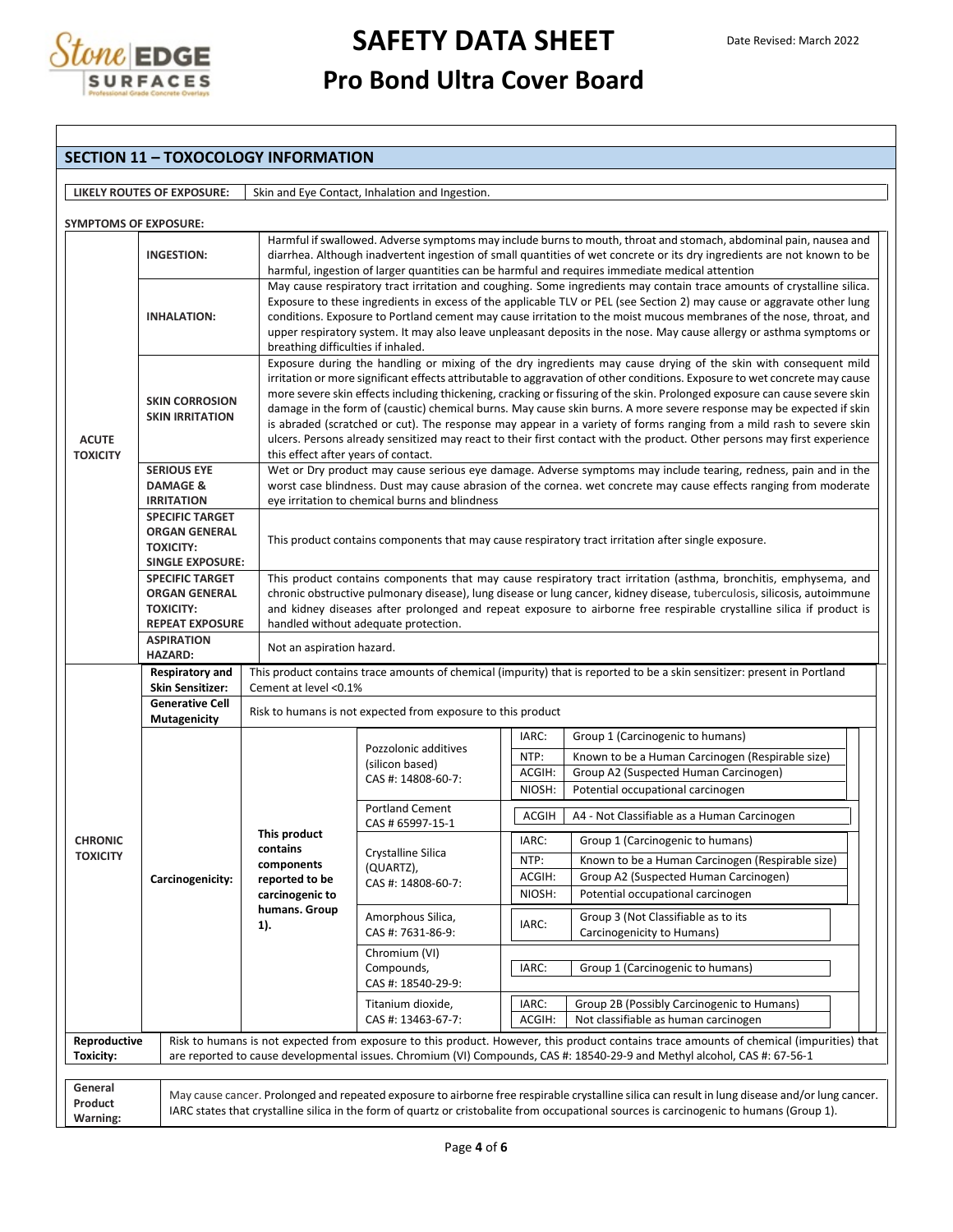

| <b>SECTIONS 12 - ECOLOGICAL INFORMATION</b>                                                                                                                                                                                                                                         |  |                |                                                                                                                                                                                                                                                             |  |  |  |  |  |
|-------------------------------------------------------------------------------------------------------------------------------------------------------------------------------------------------------------------------------------------------------------------------------------|--|----------------|-------------------------------------------------------------------------------------------------------------------------------------------------------------------------------------------------------------------------------------------------------------|--|--|--|--|--|
| <b>ECOTOXICITY</b>                                                                                                                                                                                                                                                                  |  |                | Not classified as environmentally hazardous. However, this does not exclude the possibility that large or frequent spills<br>can have a harmful or damaging effect on the environment.                                                                      |  |  |  |  |  |
| PERSISTENCE AND DEGRADABILITY:                                                                                                                                                                                                                                                      |  |                | No information available for the product, believed to be not readily biodegradable by OECD criteria.                                                                                                                                                        |  |  |  |  |  |
| No information is available for the product, but it is believed that no significant accumulation in organisms is expected<br><b>BIOACCUMULATIVE POTENTIAL:</b>                                                                                                                      |  |                |                                                                                                                                                                                                                                                             |  |  |  |  |  |
| <b>MOBILITY IN SOIL:</b>                                                                                                                                                                                                                                                            |  |                | No information is available for the product, but it is believed that mobility in soil is not expected                                                                                                                                                       |  |  |  |  |  |
| <b>OTHER ADVERSE EFFECTS:</b>                                                                                                                                                                                                                                                       |  |                | No information is available for the product                                                                                                                                                                                                                 |  |  |  |  |  |
|                                                                                                                                                                                                                                                                                     |  |                |                                                                                                                                                                                                                                                             |  |  |  |  |  |
| Pozzolonic additives                                                                                                                                                                                                                                                                |  |                | ECOTOXICITY TEST RESULTS: No information is available for this product mixture. Results for components, where available:                                                                                                                                    |  |  |  |  |  |
| (silicon based)CAS #:<br>14808-60-7                                                                                                                                                                                                                                                 |  |                | Not known to be ecotoxic; no data suggests that is toxic to birds, fish, invertebrates, microorganisms or plants.                                                                                                                                           |  |  |  |  |  |
|                                                                                                                                                                                                                                                                                     |  |                | Not classified as environmentally hazardous; However, this does not exclude harmful or damaging effect on the environment in the                                                                                                                            |  |  |  |  |  |
| Calcium Sulfate                                                                                                                                                                                                                                                                     |  |                | case of large or frequent spills.                                                                                                                                                                                                                           |  |  |  |  |  |
| CAS #:13397-24-5                                                                                                                                                                                                                                                                    |  |                | Fish: LC50 (Fathead minnow), 96hrs: >1970 mg/L.<br>Biodegradability: Not applicable for the salt of inorganic compounds.                                                                                                                                    |  |  |  |  |  |
|                                                                                                                                                                                                                                                                                     |  |                | Bioaccumulation: not expected.                                                                                                                                                                                                                              |  |  |  |  |  |
|                                                                                                                                                                                                                                                                                     |  |                | Mobility in Soil: a low potential for adsorption to soil; however, it dissolves in presence of water.                                                                                                                                                       |  |  |  |  |  |
|                                                                                                                                                                                                                                                                                     |  | Acute toxicity |                                                                                                                                                                                                                                                             |  |  |  |  |  |
|                                                                                                                                                                                                                                                                                     |  |                | Fish LC50 (Rainbow Trout), 96hrs: >10,000 mg/L                                                                                                                                                                                                              |  |  |  |  |  |
| Calcium Carbonate                                                                                                                                                                                                                                                                   |  |                | Aquatic invertebrates EC50 (Daphnia magna), 48hrs: >1,000 mg/L                                                                                                                                                                                              |  |  |  |  |  |
| CAS #: 1317-65-3                                                                                                                                                                                                                                                                    |  |                | Aquatic plants EC50 (Algae), 72hrs: >200 mg/L<br>In solid state, this mineral is a major part of the rocks of earth's surface and is not biodegradable. Negative effect on environment                                                                      |  |  |  |  |  |
|                                                                                                                                                                                                                                                                                     |  |                | should be therefore excluded. It is dissolved in a natural state and indispensable part of natural waters. Concentrated suspensions                                                                                                                         |  |  |  |  |  |
|                                                                                                                                                                                                                                                                                     |  |                | of minerals in natural waters may have an unfavorable effect on water organisms.                                                                                                                                                                            |  |  |  |  |  |
| <b>SECTION 13 - DISPOSAL CONSIDERATIONS</b>                                                                                                                                                                                                                                         |  |                |                                                                                                                                                                                                                                                             |  |  |  |  |  |
| <b>PRODUCT DISPOSAL:</b>                                                                                                                                                                                                                                                            |  |                | The generation of waste should be avoided or minimized wherever possible. If product becomes a waste, it does not meet criteria of                                                                                                                          |  |  |  |  |  |
|                                                                                                                                                                                                                                                                                     |  |                | hazardous waste as defined in 40 CFR 261, Subpart C and D. Do not discharge or dump material into sewer system, the ground or                                                                                                                               |  |  |  |  |  |
|                                                                                                                                                                                                                                                                                     |  |                | bodies of water. Spill cleanup residues may still be subject to RCRA storage and disposal requirements. Dispose waste in compliance                                                                                                                         |  |  |  |  |  |
|                                                                                                                                                                                                                                                                                     |  |                | with local, state and federal regulations via licensed waste disposal contractor. See Section 7 for Handling Procedures. See Section 8                                                                                                                      |  |  |  |  |  |
|                                                                                                                                                                                                                                                                                     |  |                | for Personal Protective Equipment recommendations                                                                                                                                                                                                           |  |  |  |  |  |
| <b>CONTAINER DISPOSAL:</b>                                                                                                                                                                                                                                                          |  |                | Even after emptying, container may retain residues. Containers should be completely emptied and safely stored until appropriately<br>reconditioned or dispose of (contents/container) in accordance with local/regional/national/international regulations. |  |  |  |  |  |
|                                                                                                                                                                                                                                                                                     |  |                |                                                                                                                                                                                                                                                             |  |  |  |  |  |
|                                                                                                                                                                                                                                                                                     |  |                | <b>SECTION 14 - TRANSPORTATION CONSIDERATIONS</b>                                                                                                                                                                                                           |  |  |  |  |  |
| Land transport, U.S. DOT:<br>Sea transport, IMDG                                                                                                                                                                                                                                    |  |                | Non-Regulated<br>Non-Regulated                                                                                                                                                                                                                              |  |  |  |  |  |
| Air transport, IATA/ICAO:                                                                                                                                                                                                                                                           |  |                | Non-Regulated                                                                                                                                                                                                                                               |  |  |  |  |  |
|                                                                                                                                                                                                                                                                                     |  |                | SECTION 15 - REGULATORY INFORMATION (Non-Mandatory Section as per OSHA: Not a Complete List)                                                                                                                                                                |  |  |  |  |  |
| <b>U.S. REGULATIONS</b>                                                                                                                                                                                                                                                             |  |                |                                                                                                                                                                                                                                                             |  |  |  |  |  |
| <b>OSHA HCS:</b>                                                                                                                                                                                                                                                                    |  |                | This product is a "Hazardous Chemical" as defined by the OSHA Hazard Communication Standard, 29CFR 1910.1200.                                                                                                                                               |  |  |  |  |  |
| <b>TSCA REGULATIONS:</b>                                                                                                                                                                                                                                                            |  |                | All components of this product are listed or are exempt from TSCA Inventory requirements under 40 CFR 720.30                                                                                                                                                |  |  |  |  |  |
| EPCRA Section 302 (40 CFR Part 355)                                                                                                                                                                                                                                                 |  |                | (Emergency Response Planning, Extremely Hazardous Substance): No components are subject to the reporting.                                                                                                                                                   |  |  |  |  |  |
| EPCRA Section 304 (40 CFR Part 355                                                                                                                                                                                                                                                  |  |                | (Emergency Release Notification Requirements): No components are subject to the reporting.                                                                                                                                                                  |  |  |  |  |  |
| EPCRA Sections 311 & 312                                                                                                                                                                                                                                                            |  |                | (Hazardous Chemical Inventory Reporting, Hazard Categories): Acute Health Hazard, Chronic Health Hazard                                                                                                                                                     |  |  |  |  |  |
| EPCRA Section 313 40 CFR Part 372)                                                                                                                                                                                                                                                  |  |                | (Toxic Chemical Release Inventory Reporting): No components or impurities of this product are present above De<br>Minimis level and therefore do not require reporting.                                                                                     |  |  |  |  |  |
|                                                                                                                                                                                                                                                                                     |  |                | (Hazardous Substances Release Notification): No components are subject to the reporting. Some of the components                                                                                                                                             |  |  |  |  |  |
| <b>CERCLA Sections 102-103</b>                                                                                                                                                                                                                                                      |  |                | contain trace amounts of the following chemicals that require reporting if a criterion of reportable quantity is fulfilled:                                                                                                                                 |  |  |  |  |  |
| (40 CFR Part 302)                                                                                                                                                                                                                                                                   |  |                | Fine Mineral Fibers of average diameter ≤1µm (including Crystalline Silica, CAS #: 14808-60-7 with diameter ≤1µm)                                                                                                                                           |  |  |  |  |  |
|                                                                                                                                                                                                                                                                                     |  |                | Ozone Depleting Substances (ODS): This product does not contain and is not manufactured with ozone depleting substances.                                                                                                                                    |  |  |  |  |  |
| <b>CLEAN AIR ACT</b>                                                                                                                                                                                                                                                                |  |                | Hazardous Air Pollutants, OSHA, Section 112(b), Table Z-1 and Table Z-3:                                                                                                                                                                                    |  |  |  |  |  |
| <b>COMPONENT ANALYSIS - STATE</b>                                                                                                                                                                                                                                                   |  |                |                                                                                                                                                                                                                                                             |  |  |  |  |  |
| <b>STATE</b><br><b>INFORMATION</b>                                                                                                                                                                                                                                                  |  |                |                                                                                                                                                                                                                                                             |  |  |  |  |  |
| The following statement(s) are provided under the California Safe Drinking Water and Toxic Enforcement Act of 1986 (Proposition 65):<br>CA<br>WARNING! This product contains chemicals known to the state of California to cause cancer, birth defects, or other reproductive harm. |  |                |                                                                                                                                                                                                                                                             |  |  |  |  |  |
|                                                                                                                                                                                                                                                                                     |  |                |                                                                                                                                                                                                                                                             |  |  |  |  |  |
|                                                                                                                                                                                                                                                                                     |  |                |                                                                                                                                                                                                                                                             |  |  |  |  |  |
|                                                                                                                                                                                                                                                                                     |  |                |                                                                                                                                                                                                                                                             |  |  |  |  |  |
|                                                                                                                                                                                                                                                                                     |  |                |                                                                                                                                                                                                                                                             |  |  |  |  |  |
|                                                                                                                                                                                                                                                                                     |  |                |                                                                                                                                                                                                                                                             |  |  |  |  |  |
|                                                                                                                                                                                                                                                                                     |  |                |                                                                                                                                                                                                                                                             |  |  |  |  |  |
|                                                                                                                                                                                                                                                                                     |  |                | Page 5 of 6                                                                                                                                                                                                                                                 |  |  |  |  |  |